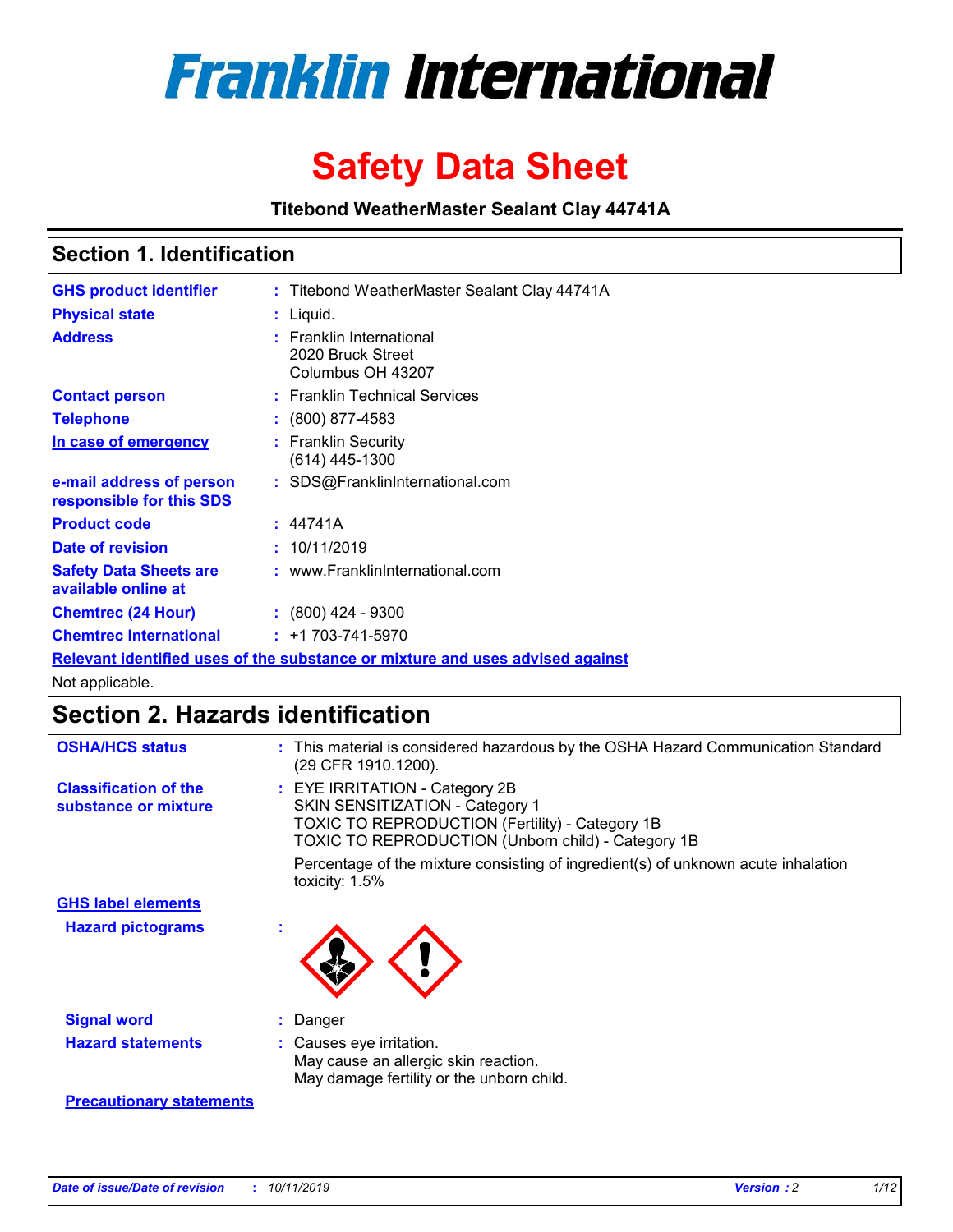### **Section 2. Hazards identification**

| <b>Prevention</b>                          | : Obtain special instructions before use. Do not handle until all safety precautions have<br>been read and understood. Wear protective gloves. Wear eye or face protection.<br>Wear protective clothing. Avoid breathing vapor. Wash hands thoroughly after handling.<br>Contaminated work clothing must not be allowed out of the workplace.                                                        |
|--------------------------------------------|------------------------------------------------------------------------------------------------------------------------------------------------------------------------------------------------------------------------------------------------------------------------------------------------------------------------------------------------------------------------------------------------------|
| <b>Response</b>                            | : IF exposed or concerned: Get medical attention. IF ON SKIN: Wash with plenty of<br>soap and water. Wash contaminated clothing before reuse. If skin irritation or rash<br>occurs: Get medical attention. IF IN EYES: Rinse cautiously with water for several<br>minutes. Remove contact lenses, if present and easy to do. Continue rinsing. If eye<br>irritation persists: Get medical attention. |
| <b>Storage</b>                             | : Store locked up.                                                                                                                                                                                                                                                                                                                                                                                   |
| <b>Disposal</b>                            | : Dispose of contents and container in accordance with all local, regional, national and<br>international regulations.                                                                                                                                                                                                                                                                               |
| <b>Hazards not otherwise</b><br>classified | : Product generates methanol during cure.                                                                                                                                                                                                                                                                                                                                                            |
|                                            |                                                                                                                                                                                                                                                                                                                                                                                                      |

## **Section 3. Composition/information on ingredients**

| <b>Substance/mixture</b><br>: Mixture                |               |                     |
|------------------------------------------------------|---------------|---------------------|
| Ingredient name                                      | $\frac{9}{6}$ | <b>CAS number</b>   |
| 3-aminopropyltriethoxysilane<br>Dibutyltin dilaurate | צ≥<br>≤0.3    | 919-30-2<br>77-58-7 |

Any concentration shown as a range is to protect confidentiality or is due to batch variation.

**There are no additional ingredients present which, within the current knowledge of the supplier and in the concentrations applicable, are classified as hazardous to health or the environment and hence require reporting in this section.**

**Occupational exposure limits, if available, are listed in Section 8.**

## **Section 4. First aid measures**

| <b>Description of necessary first aid measures</b> |                                                                                                                                                                                                                                                                                                                                                                                                                                                                                                                                                                                                                                                                                                                                                                           |  |  |  |
|----------------------------------------------------|---------------------------------------------------------------------------------------------------------------------------------------------------------------------------------------------------------------------------------------------------------------------------------------------------------------------------------------------------------------------------------------------------------------------------------------------------------------------------------------------------------------------------------------------------------------------------------------------------------------------------------------------------------------------------------------------------------------------------------------------------------------------------|--|--|--|
| <b>Eye contact</b>                                 | : Immediately flush eyes with plenty of water, occasionally lifting the upper and lower<br>eyelids. Check for and remove any contact lenses. Continue to rinse for at least 10<br>minutes. If irritation persists, get medical attention.                                                                                                                                                                                                                                                                                                                                                                                                                                                                                                                                 |  |  |  |
| <b>Inhalation</b>                                  | : Remove victim to fresh air and keep at rest in a position comfortable for breathing. If<br>not breathing, if breathing is irregular or if respiratory arrest occurs, provide artificial<br>respiration or oxygen by trained personnel. It may be dangerous to the person providing<br>aid to give mouth-to-mouth resuscitation. Get medical attention. If unconscious, place<br>in recovery position and get medical attention immediately. Maintain an open airway.<br>Loosen tight clothing such as a collar, tie, belt or waistband. In case of inhalation of<br>decomposition products in a fire, symptoms may be delayed. The exposed person may<br>need to be kept under medical surveillance for 48 hours.                                                       |  |  |  |
| <b>Skin contact</b>                                | : Wash with plenty of soap and water. Remove contaminated clothing and shoes. Wash<br>contaminated clothing thoroughly with water before removing it, or wear gloves.<br>Continue to rinse for at least 10 minutes. Get medical attention. In the event of any<br>complaints or symptoms, avoid further exposure. Wash clothing before reuse. Clean<br>shoes thoroughly before reuse.                                                                                                                                                                                                                                                                                                                                                                                     |  |  |  |
| <b>Ingestion</b>                                   | : Wash out mouth with water. Remove dentures if any. Remove victim to fresh air and<br>keep at rest in a position comfortable for breathing. If material has been swallowed and<br>the exposed person is conscious, give small quantities of water to drink. Stop if the<br>exposed person feels sick as vomiting may be dangerous. Do not induce vomiting<br>unless directed to do so by medical personnel. If vomiting occurs, the head should be<br>kept low so that vomit does not enter the lungs. Get medical attention. Never give<br>anything by mouth to an unconscious person. If unconscious, place in recovery position<br>and get medical attention immediately. Maintain an open airway. Loosen tight clothing<br>such as a collar, tie, belt or waistband. |  |  |  |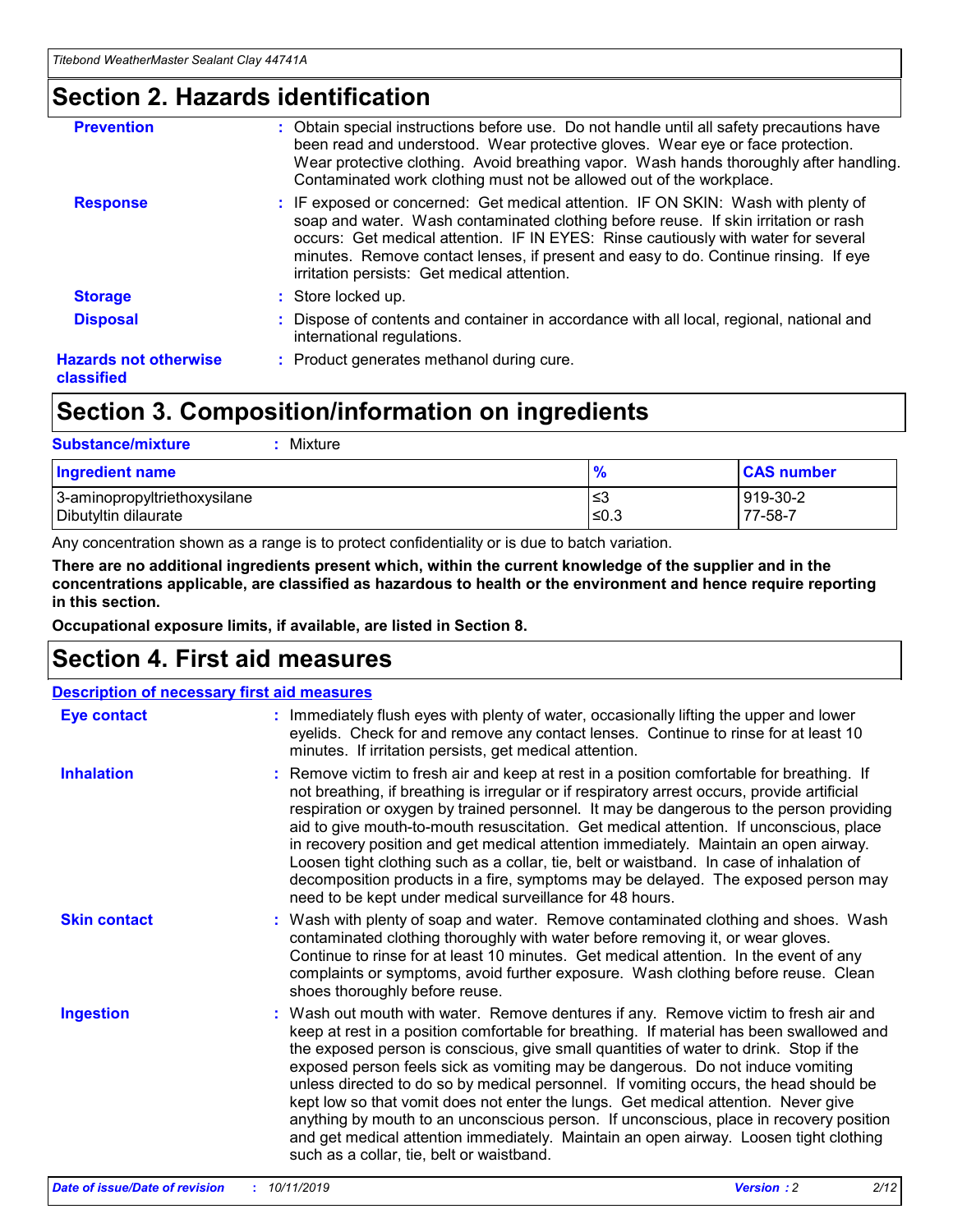## **Section 4. First aid measures**

| Most important symptoms/effects, acute and delayed |                                       |                                                                                                                                                                                                                                                                                                                                                                                                                 |  |  |  |
|----------------------------------------------------|---------------------------------------|-----------------------------------------------------------------------------------------------------------------------------------------------------------------------------------------------------------------------------------------------------------------------------------------------------------------------------------------------------------------------------------------------------------------|--|--|--|
|                                                    | <b>Potential acute health effects</b> |                                                                                                                                                                                                                                                                                                                                                                                                                 |  |  |  |
| <b>Eye contact</b>                                 |                                       | : May cause eye irritation.                                                                                                                                                                                                                                                                                                                                                                                     |  |  |  |
| <b>Inhalation</b>                                  |                                       | : No known significant effects or critical hazards.                                                                                                                                                                                                                                                                                                                                                             |  |  |  |
| <b>Skin contact</b>                                |                                       | : May cause skin irritation.                                                                                                                                                                                                                                                                                                                                                                                    |  |  |  |
| <b>Ingestion</b>                                   |                                       | : No known significant effects or critical hazards.                                                                                                                                                                                                                                                                                                                                                             |  |  |  |
| <b>Over-exposure signs/symptoms</b>                |                                       |                                                                                                                                                                                                                                                                                                                                                                                                                 |  |  |  |
| <b>Eye contact</b>                                 |                                       | : Adverse symptoms may include the following:<br>irritation<br>watering<br>redness                                                                                                                                                                                                                                                                                                                              |  |  |  |
| <b>Inhalation</b>                                  |                                       | : Adverse symptoms may include the following:<br>reduced fetal weight<br>increase in fetal deaths<br>skeletal malformations                                                                                                                                                                                                                                                                                     |  |  |  |
| <b>Skin contact</b>                                |                                       | : Adverse symptoms may include the following:<br>irritation<br>redness<br>reduced fetal weight<br>increase in fetal deaths<br>skeletal malformations                                                                                                                                                                                                                                                            |  |  |  |
| <b>Ingestion</b>                                   |                                       | : Adverse symptoms may include the following:<br>reduced fetal weight<br>increase in fetal deaths<br>skeletal malformations                                                                                                                                                                                                                                                                                     |  |  |  |
|                                                    |                                       | <b>Indication of immediate medical attention and special treatment needed, if necessary</b>                                                                                                                                                                                                                                                                                                                     |  |  |  |
| <b>Notes to physician</b>                          |                                       | : In case of inhalation of decomposition products in a fire, symptoms may be delayed.<br>The exposed person may need to be kept under medical surveillance for 48 hours.                                                                                                                                                                                                                                        |  |  |  |
| <b>Specific treatments</b>                         |                                       | : No specific treatment.                                                                                                                                                                                                                                                                                                                                                                                        |  |  |  |
| <b>Protection of first-aiders</b>                  |                                       | : No action shall be taken involving any personal risk or without suitable training. If it is<br>suspected that fumes are still present, the rescuer should wear an appropriate mask or<br>self-contained breathing apparatus. It may be dangerous to the person providing aid to<br>give mouth-to-mouth resuscitation. Wash contaminated clothing thoroughly with water<br>before removing it, or wear gloves. |  |  |  |

**See toxicological information (Section 11)**

### **Section 5. Fire-fighting measures**

| <b>Extinguishing media</b>                             |                                                                                                                                                                                                     |
|--------------------------------------------------------|-----------------------------------------------------------------------------------------------------------------------------------------------------------------------------------------------------|
| <b>Suitable extinguishing</b><br>media                 | : Use an extinguishing agent suitable for the surrounding fire.                                                                                                                                     |
| <b>Unsuitable extinguishing</b><br>media               | $:$ None known.                                                                                                                                                                                     |
| <b>Specific hazards arising</b><br>from the chemical   | : In a fire or if heated, a pressure increase will occur and the container may burst.                                                                                                               |
| <b>Hazardous thermal</b><br>decomposition products     | : Decomposition products may include the following materials:<br>carbon dioxide<br>carbon monoxide<br>nitrogen oxides<br>metal oxide/oxides                                                         |
| <b>Special protective actions</b><br>for fire-fighters | : Promptly isolate the scene by removing all persons from the vicinity of the incident if<br>there is a fire. No action shall be taken involving any personal risk or without suitable<br>training. |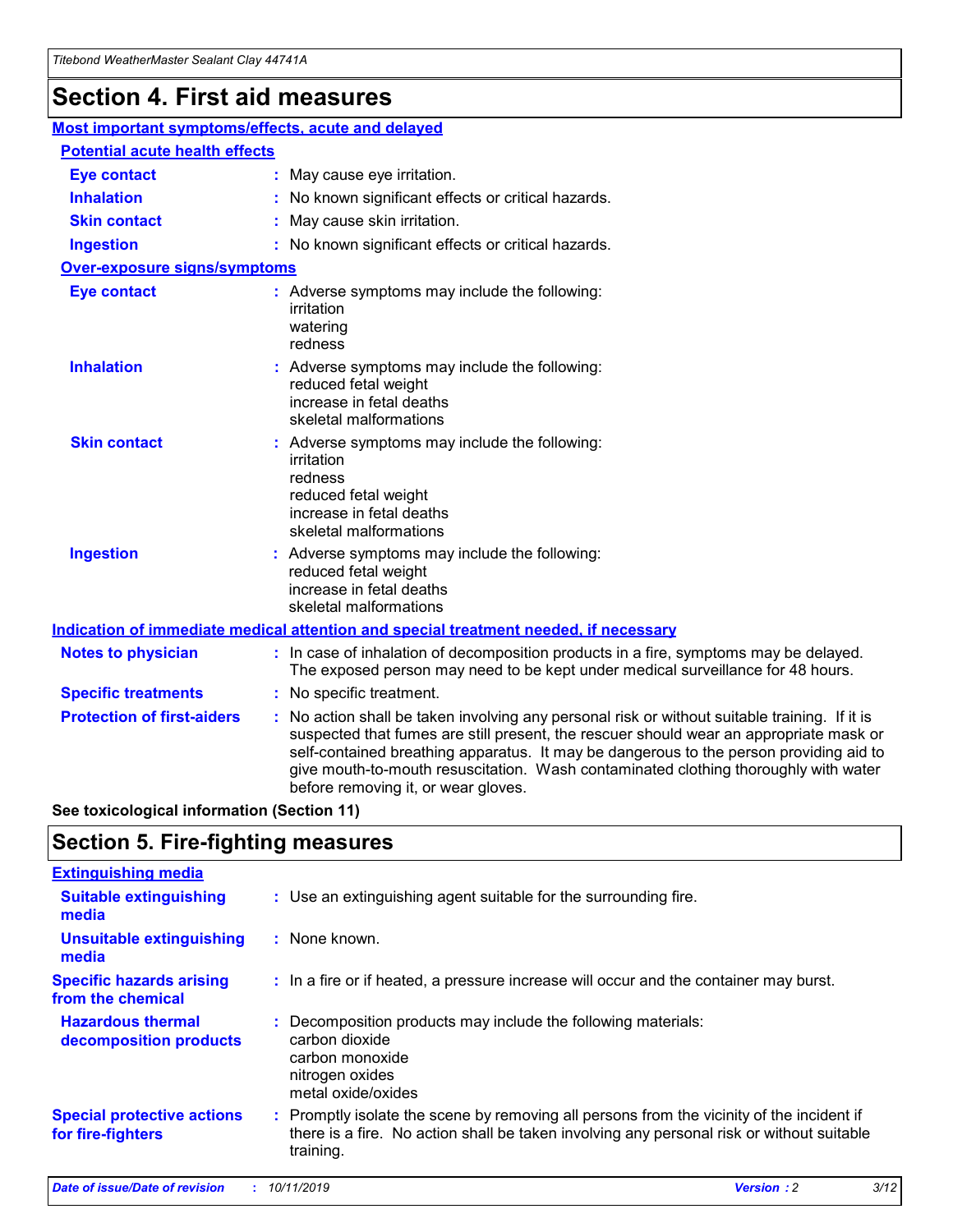### **Section 5. Fire-fighting measures**

**Special protective equipment for fire-fighters** Fire-fighters should wear appropriate protective equipment and self-contained breathing **:** apparatus (SCBA) with a full face-piece operated in positive pressure mode.

### **Section 6. Accidental release measures**

#### **Personal precautions, protective equipment and emergency procedures**

| For non-emergency<br>personnel                               | : No action shall be taken involving any personal risk or without suitable training.<br>Evacuate surrounding areas. Keep unnecessary and unprotected personnel from<br>entering. Do not touch or walk through spilled material. Avoid breathing vapor or mist.<br>Provide adequate ventilation. Wear appropriate respirator when ventilation is<br>inadequate. Put on appropriate personal protective equipment.                                                                                                                                                                                                                                                                                             |
|--------------------------------------------------------------|--------------------------------------------------------------------------------------------------------------------------------------------------------------------------------------------------------------------------------------------------------------------------------------------------------------------------------------------------------------------------------------------------------------------------------------------------------------------------------------------------------------------------------------------------------------------------------------------------------------------------------------------------------------------------------------------------------------|
| For emergency responders                                     | : If specialized clothing is required to deal with the spillage, take note of any information in<br>Section 8 on suitable and unsuitable materials. See also the information in "For non-<br>emergency personnel".                                                                                                                                                                                                                                                                                                                                                                                                                                                                                           |
| <b>Environmental precautions</b>                             | : Avoid dispersal of spilled material and runoff and contact with soil, waterways, drains<br>and sewers. Inform the relevant authorities if the product has caused environmental<br>pollution (sewers, waterways, soil or air).                                                                                                                                                                                                                                                                                                                                                                                                                                                                              |
| <b>Methods and materials for containment and cleaning up</b> |                                                                                                                                                                                                                                                                                                                                                                                                                                                                                                                                                                                                                                                                                                              |
| <b>Small spill</b>                                           | : Stop leak if without risk. Move containers from spill area. Dilute with water and mop up<br>if water-soluble. Alternatively, or if water-insoluble, absorb with an inert dry material and<br>place in an appropriate waste disposal container. Dispose of via a licensed waste<br>disposal contractor.                                                                                                                                                                                                                                                                                                                                                                                                     |
| <b>Large spill</b>                                           | : Stop leak if without risk. Move containers from spill area. Approach release from<br>upwind. Prevent entry into sewers, water courses, basements or confined areas. Wash<br>spillages into an effluent treatment plant or proceed as follows. Contain and collect<br>spillage with non-combustible, absorbent material e.g. sand, earth, vermiculite or<br>diatomaceous earth and place in container for disposal according to local regulations<br>(see Section 13). Dispose of via a licensed waste disposal contractor. Contaminated<br>absorbent material may pose the same hazard as the spilled product. Note: see<br>Section 1 for emergency contact information and Section 13 for waste disposal. |

### **Section 7. Handling and storage**

| <b>Precautions for safe handling</b>                                             |                                                                                                                                                                                                                                                                                                                                                                                                                                                                                                                                                                                                                                                                                                                                                                                                                                                  |
|----------------------------------------------------------------------------------|--------------------------------------------------------------------------------------------------------------------------------------------------------------------------------------------------------------------------------------------------------------------------------------------------------------------------------------------------------------------------------------------------------------------------------------------------------------------------------------------------------------------------------------------------------------------------------------------------------------------------------------------------------------------------------------------------------------------------------------------------------------------------------------------------------------------------------------------------|
| <b>Protective measures</b>                                                       | : Put on appropriate personal protective equipment (see Section 8). Persons with a<br>history of skin sensitization problems should not be employed in any process in which<br>this product is used. Avoid exposure - obtain special instructions before use. Avoid<br>exposure during pregnancy. Do not handle until all safety precautions have been read<br>and understood. Do not get in eyes or on skin or clothing. Do not ingest. Avoid<br>breathing vapor or mist. If during normal use the material presents a respiratory hazard,<br>use only with adequate ventilation or wear appropriate respirator. Keep in the original<br>container or an approved alternative made from a compatible material, kept tightly<br>closed when not in use. Empty containers retain product residue and can be hazardous.<br>Do not reuse container. |
| <b>Advice on general</b><br>occupational hygiene                                 | : Eating, drinking and smoking should be prohibited in areas where this material is<br>handled, stored and processed. Workers should wash hands and face before eating,<br>drinking and smoking. Remove contaminated clothing and protective equipment before<br>entering eating areas. See also Section 8 for additional information on hygiene<br>measures.                                                                                                                                                                                                                                                                                                                                                                                                                                                                                    |
| <b>Conditions for safe storage,</b><br>including any<br><b>incompatibilities</b> | Store between the following temperatures: 0 to 120°C (32 to 248°F). Store in<br>accordance with local regulations. Store in original container protected from direct<br>sunlight in a dry, cool and well-ventilated area, away from incompatible materials (see<br>Section 10) and food and drink. Store locked up. Keep container tightly closed and<br>sealed until ready for use. Containers that have been opened must be carefully<br>resealed and kept upright to prevent leakage. Do not store in unlabeled containers.<br>Use appropriate containment to avoid environmental contamination. See Section 10 for<br>incompatible materials before handling or use.                                                                                                                                                                         |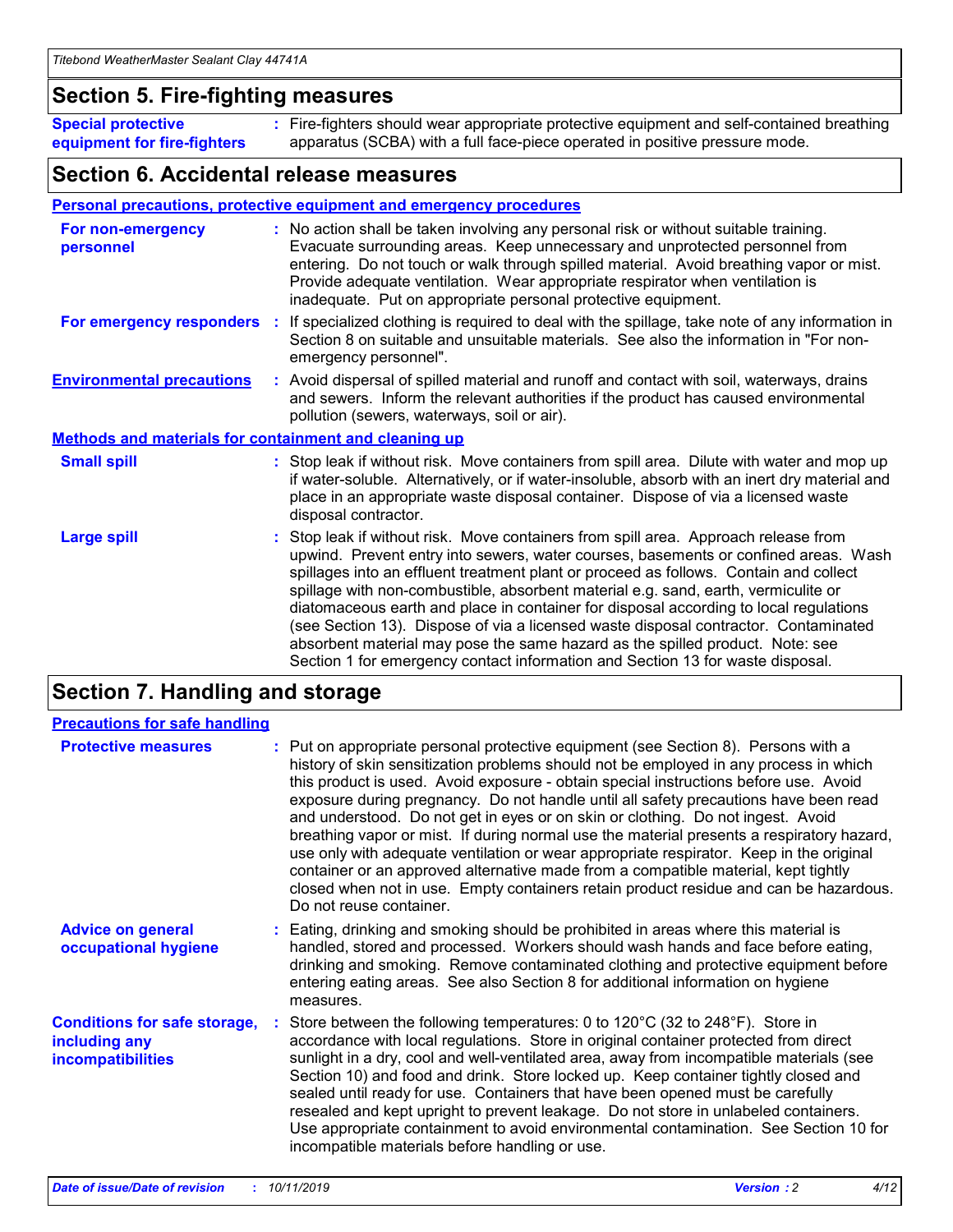## **Section 8. Exposure controls/personal protection**

#### **Control parameters**

#### **Occupational exposure limits**

| <b>Ingredient name</b>                               |    |                        | <b>Exposure limits</b>                                                                                                                                                                                                                                                                                                                                                                                                                                                                                                                                                                                                 |
|------------------------------------------------------|----|------------------------|------------------------------------------------------------------------------------------------------------------------------------------------------------------------------------------------------------------------------------------------------------------------------------------------------------------------------------------------------------------------------------------------------------------------------------------------------------------------------------------------------------------------------------------------------------------------------------------------------------------------|
| 3-aminopropyltriethoxysilane<br>Dibutyltin dilaurate |    |                        | None.<br>ACGIH TLV (United States, 3/2019). Absorbed through skin.<br>Notes: as Sn<br>TWA: $0.1 \text{ mg/m}^3$ , (as Sn) 8 hours.<br>STEL: 0.2 mg/m <sup>3</sup> , (as Sn) 15 minutes.<br>NIOSH REL (United States, 10/2016). Absorbed through skin.<br>Notes: as Sn<br>TWA: 0.1 mg/m <sup>3</sup> , (as Sn) 10 hours.<br>OSHA PEL (United States, 5/2018). Notes: as Sn<br>TWA: 0.1 mg/m <sup>3</sup> , (as Sn) 8 hours.<br>OSHA PEL 1989 (United States, 3/1989). Absorbed through skin.<br>Notes: measured as Sn<br>TWA: 0.1 mg/m <sup>3</sup> , (measured as Sn) 8 hours. Form: Organic                           |
| <b>Appropriate engineering</b><br>controls           |    |                        | : If user operations generate dust, fumes, gas, vapor or mist, use process enclosures,<br>local exhaust ventilation or other engineering controls to keep worker exposure to<br>airborne contaminants below any recommended or statutory limits.                                                                                                                                                                                                                                                                                                                                                                       |
| <b>Environmental exposure</b><br>controls            |    |                        | Emissions from ventilation or work process equipment should be checked to ensure<br>they comply with the requirements of environmental protection legislation. In some<br>cases, fume scrubbers, filters or engineering modifications to the process equipment<br>will be necessary to reduce emissions to acceptable levels.                                                                                                                                                                                                                                                                                          |
| <b>Individual protection measures</b>                |    |                        |                                                                                                                                                                                                                                                                                                                                                                                                                                                                                                                                                                                                                        |
| <b>Hygiene measures</b>                              |    |                        | : Wash hands, forearms and face thoroughly after handling chemical products, before<br>eating, smoking and using the lavatory and at the end of the working period.<br>Appropriate techniques should be used to remove potentially contaminated clothing.<br>Contaminated work clothing should not be allowed out of the workplace. Wash<br>contaminated clothing before reusing. Ensure that eyewash stations and safety<br>showers are close to the workstation location.                                                                                                                                            |
| <b>Eye/face protection</b>                           |    |                        | Safety eyewear complying with an approved standard should be used when a risk<br>assessment indicates this is necessary to avoid exposure to liquid splashes, mists,<br>gases or dusts. If contact is possible, the following protection should be worn, unless<br>the assessment indicates a higher degree of protection: chemical splash goggles.                                                                                                                                                                                                                                                                    |
| <b>Skin protection</b>                               |    |                        |                                                                                                                                                                                                                                                                                                                                                                                                                                                                                                                                                                                                                        |
| <b>Hand protection</b>                               |    |                        | : Chemical-resistant, impervious gloves complying with an approved standard should be<br>worn at all times when handling chemical products if a risk assessment indicates this is<br>necessary. Considering the parameters specified by the glove manufacturer, check<br>during use that the gloves are still retaining their protective properties. It should be<br>noted that the time to breakthrough for any glove material may be different for different<br>glove manufacturers. In the case of mixtures, consisting of several substances, the<br>protection time of the gloves cannot be accurately estimated. |
| <b>Body protection</b>                               |    | handling this product. | Personal protective equipment for the body should be selected based on the task being<br>performed and the risks involved and should be approved by a specialist before                                                                                                                                                                                                                                                                                                                                                                                                                                                |
| <b>Other skin protection</b>                         |    |                        | : Appropriate footwear and any additional skin protection measures should be selected<br>based on the task being performed and the risks involved and should be approved by a<br>specialist before handling this product.                                                                                                                                                                                                                                                                                                                                                                                              |
| <b>Respiratory protection</b>                        | ÷. | aspects of use.        | Based on the hazard and potential for exposure, select a respirator that meets the<br>appropriate standard or certification. Respirators must be used according to a<br>respiratory protection program to ensure proper fitting, training, and other important                                                                                                                                                                                                                                                                                                                                                         |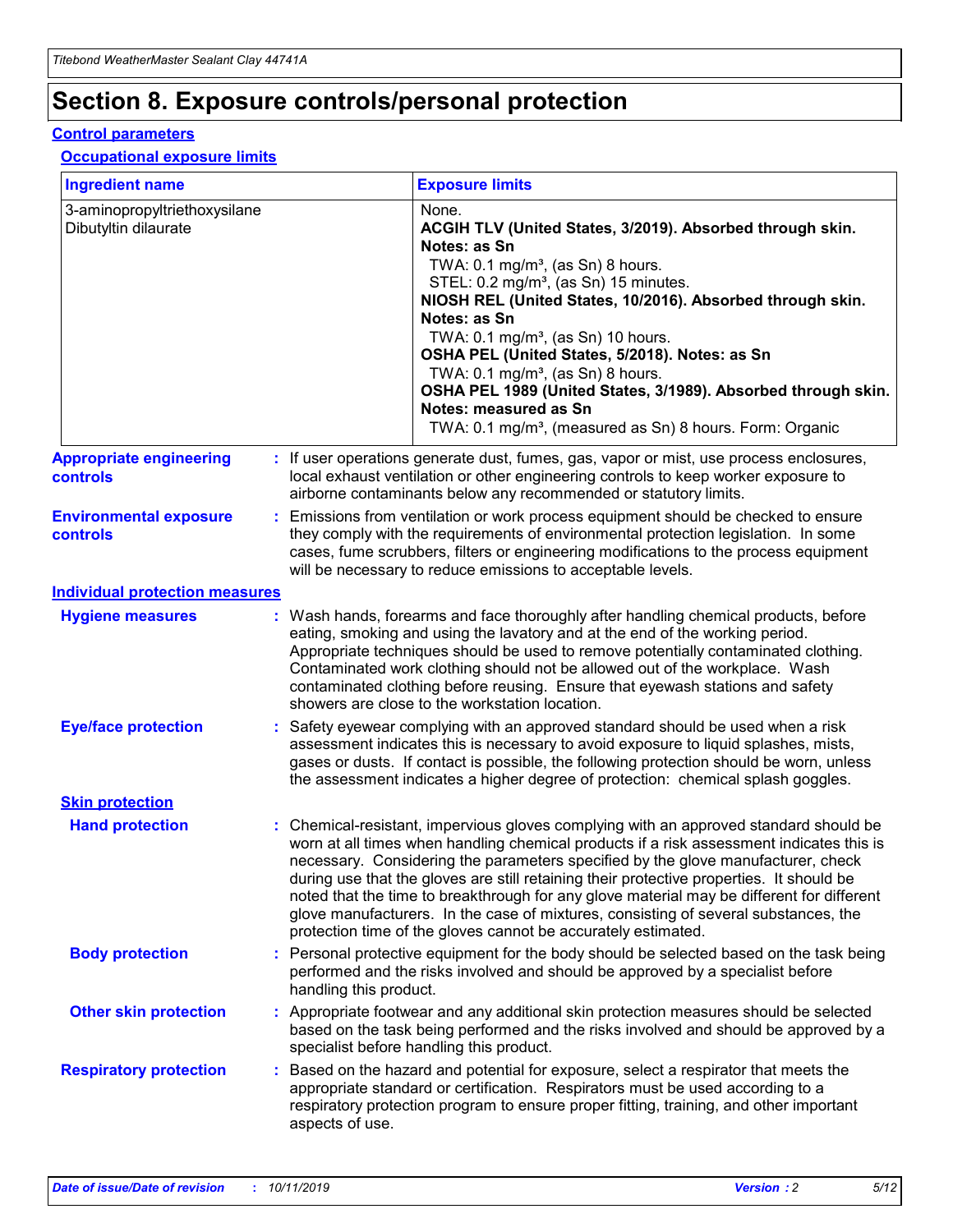### **Section 9. Physical and chemical properties**

#### **Appearance**

| <b>Physical state</b>                             | : Liquid. [Paste.]                                              |
|---------------------------------------------------|-----------------------------------------------------------------|
| Color                                             | Clay.                                                           |
| Odor                                              | : None [Slight]                                                 |
| <b>Odor threshold</b>                             | : Not available.                                                |
| рH                                                | : Not applicable.                                               |
| <b>Melting point</b>                              | : Not available.                                                |
| <b>Boiling point</b>                              | : >100°C (>212°F)                                               |
| <b>Flash point</b>                                | : Closed cup: >200°C (>392°F) [Setaflash.]                      |
| <b>Evaporation rate</b>                           | $:$ <1 (butyl acetate = 1)                                      |
| <b>Flammability (solid, gas)</b>                  | : Not available.                                                |
| Lower and upper explosive<br>(flammable) limits   | : Not available.                                                |
| <b>VOC (less water, less</b><br>exempt solvents)  | : 0 g/l                                                         |
| <b>Volatility</b>                                 | $: 0\%$ (w/w)                                                   |
| <b>Vapor density</b>                              | : Not available.                                                |
| <b>Relative density</b>                           | : 1.4329                                                        |
| <b>Solubility</b>                                 | Insoluble in the following materials: cold water and hot water. |
| <b>Solubility in water</b>                        | : Not available.                                                |
| <b>Partition coefficient: n-</b><br>octanol/water | $:$ Not available.                                              |
| <b>Auto-ignition temperature</b>                  | : Not available.                                                |
| <b>Decomposition temperature</b>                  | : Not available.                                                |
| <b>Viscosity</b>                                  |                                                                 |

### **Section 10. Stability and reactivity**

| <b>Reactivity</b>                            |    | : No specific test data related to reactivity available for this product or its ingredients.            |
|----------------------------------------------|----|---------------------------------------------------------------------------------------------------------|
| <b>Chemical stability</b>                    |    | : The product is stable.                                                                                |
| <b>Possibility of hazardous</b><br>reactions |    | : Under normal conditions of storage and use, hazardous reactions will not occur.                       |
| <b>Conditions to avoid</b>                   |    | : No specific data.                                                                                     |
| <b>Incompatible materials</b>                | ٠. | No specific data.                                                                                       |
| <b>Hazardous decomposition</b><br>products   | ÷. | Under normal conditions of storage and use, hazardous decomposition products should<br>not be produced. |

### **Section 11. Toxicological information**

### **Information on toxicological effects**

#### **Acute toxicity**

| <b>Product/ingredient name</b> | <b>Result</b>           | <b>Species</b> | <b>Dose</b>                | <b>Exposure</b> |
|--------------------------------|-------------------------|----------------|----------------------------|-----------------|
| 3-aminopropyltriethoxysilane   | <b>ILD50 Dermal</b>     | Rabbit         | 4.29 g/kg                  |                 |
| Dibutyltin dilaurate           | ILD50 Oral<br>LD50 Oral | Rat<br>Rat     | $1.57$ g/kg<br>175 $mg/kg$ |                 |
|                                |                         |                |                            |                 |

**Irritation/Corrosion**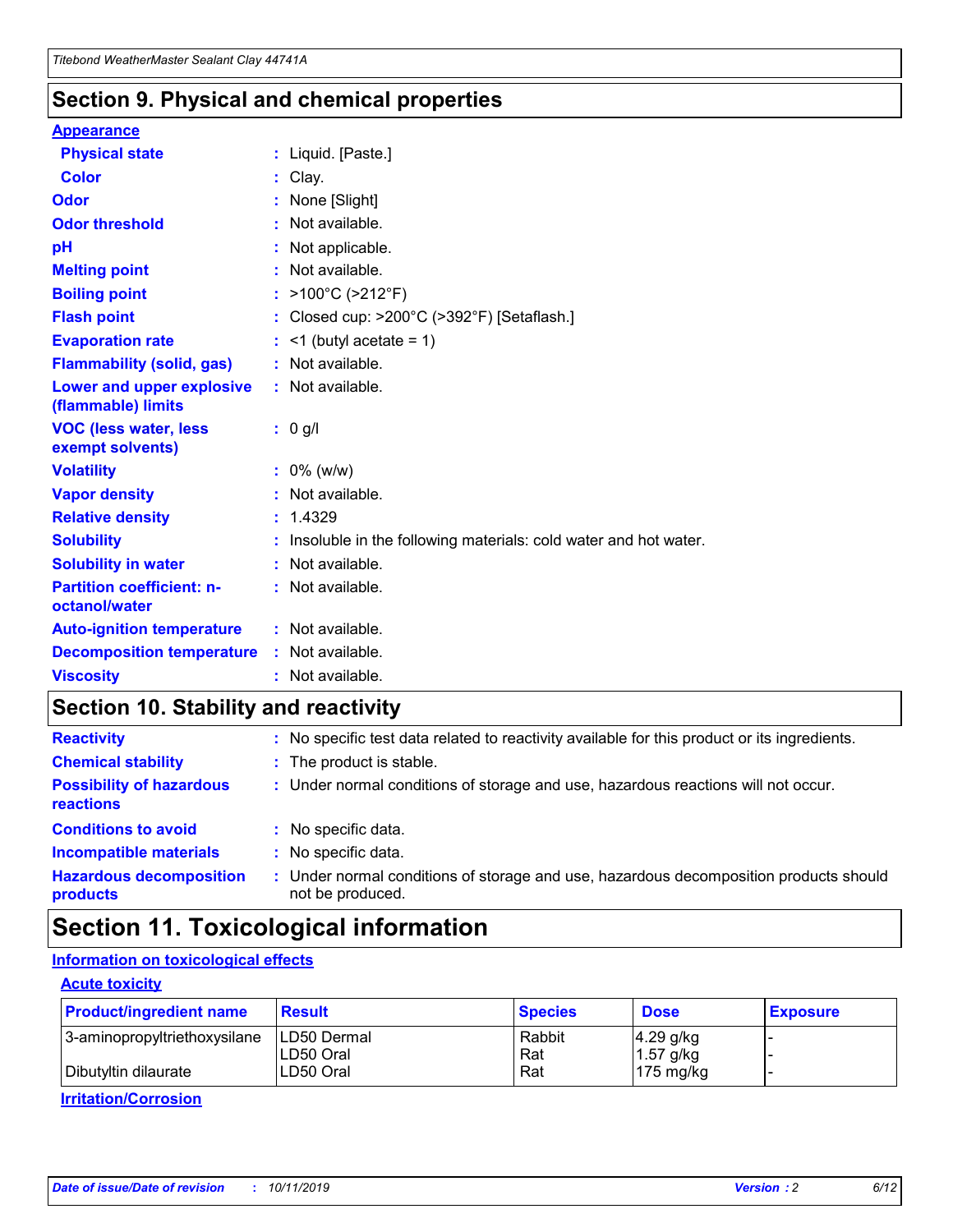## **Section 11. Toxicological information**

| <b>Product/ingredient name</b> | <b>Result</b>                 | <b>Species</b> | <b>Score</b> | <b>Exposure</b>    | <b>Observation</b> |
|--------------------------------|-------------------------------|----------------|--------------|--------------------|--------------------|
| 3-aminopropyltriethoxysilane   | Eyes - Mild irritant          | Rabbit         |              | $100$ mg           |                    |
|                                | Eyes - Severe irritant        | Rabbit         |              | 24 hours 750       |                    |
|                                |                               |                |              | ug                 |                    |
|                                | <b>Skin - Severe irritant</b> | Rabbit         |              | 24 hours 5         | ۰                  |
| Dibutyltin dilaurate           | Eyes - Moderate irritant      | Rabbit         |              | mq<br>24 hours 100 |                    |
|                                |                               |                |              | mg                 |                    |
|                                | Skin - Severe irritant        | Rabbit         |              | 500 mg             |                    |

#### **Sensitization**

Not available.

#### **Mutagenicity**

Not available.

#### **Carcinogenicity**

Not available.

#### **Reproductive toxicity**

Not available.

#### **Teratogenicity**

Not available.

#### **Specific target organ toxicity (single exposure)**

Not available.

#### **Specific target organ toxicity (repeated exposure)**

| <b>Name</b>                                                                         |                                                                            | <b>Category</b>                                     | <b>Route of</b><br>exposure | <b>Target organs</b> |
|-------------------------------------------------------------------------------------|----------------------------------------------------------------------------|-----------------------------------------------------|-----------------------------|----------------------|
| Dibutyltin dilaurate                                                                |                                                                            | Category 1                                          | -                           | respiratory system   |
| <b>Aspiration hazard</b><br>Not available.                                          |                                                                            |                                                     |                             |                      |
| <b>Information on the likely</b><br>routes of exposure                              | : Not available.                                                           |                                                     |                             |                      |
| <b>Potential acute health effects</b>                                               |                                                                            |                                                     |                             |                      |
| <b>Eye contact</b>                                                                  | : May cause eye irritation.                                                |                                                     |                             |                      |
| <b>Inhalation</b>                                                                   |                                                                            | : No known significant effects or critical hazards. |                             |                      |
| <b>Skin contact</b>                                                                 | : May cause skin irritation.                                               |                                                     |                             |                      |
| <b>Ingestion</b>                                                                    |                                                                            | : No known significant effects or critical hazards. |                             |                      |
| <b>Symptoms related to the physical, chemical and toxicological characteristics</b> |                                                                            |                                                     |                             |                      |
| <b>Eye contact</b>                                                                  | irritation<br>watering<br>redness                                          | : Adverse symptoms may include the following:       |                             |                      |
| <b>Inhalation</b>                                                                   | reduced fetal weight<br>increase in fetal deaths<br>skeletal malformations | : Adverse symptoms may include the following:       |                             |                      |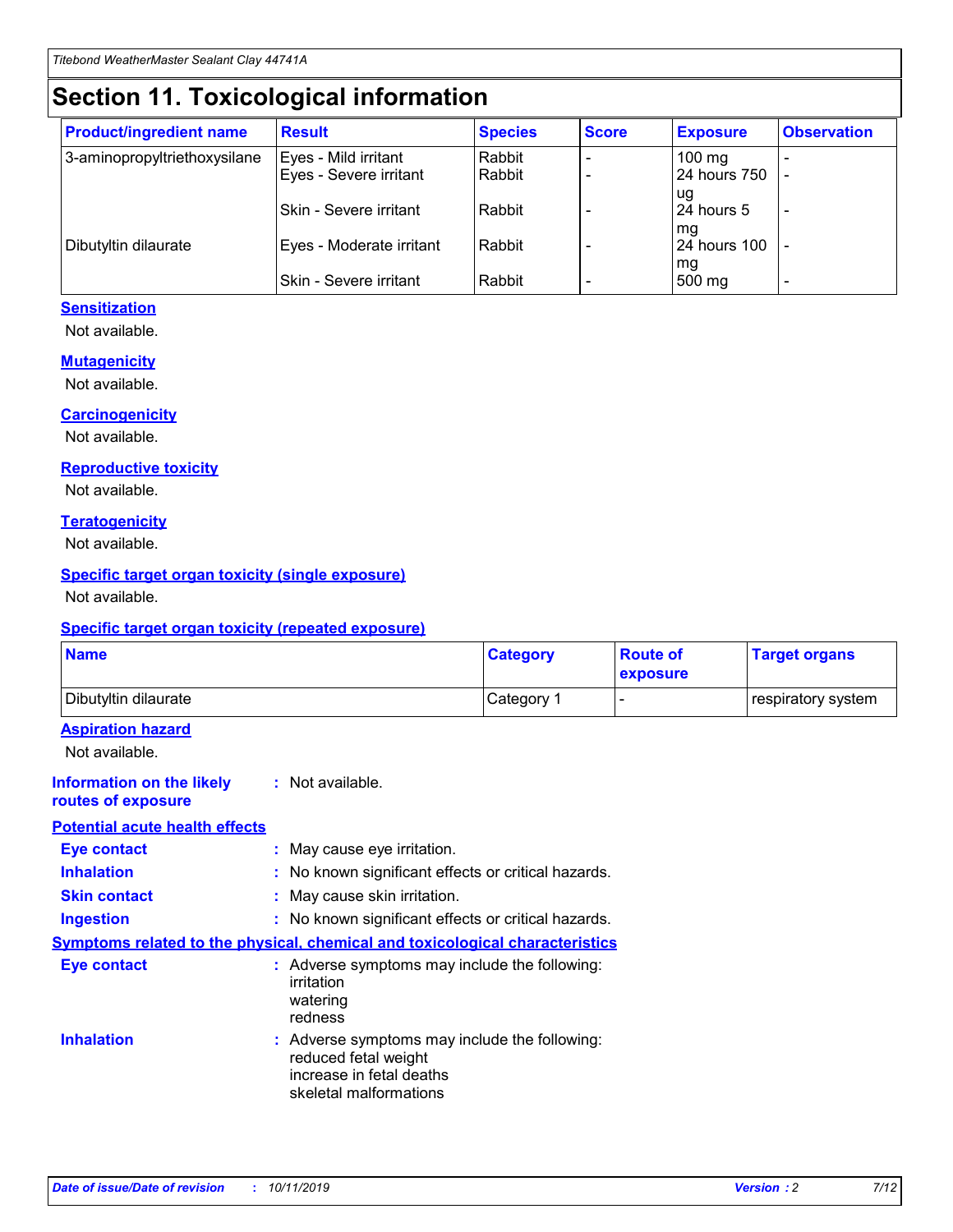# **Section 11. Toxicological information**

| <b>Skin contact</b>                     | : Adverse symptoms may include the following:                                                            |
|-----------------------------------------|----------------------------------------------------------------------------------------------------------|
|                                         | irritation                                                                                               |
|                                         | redness                                                                                                  |
|                                         | reduced fetal weight                                                                                     |
|                                         | increase in fetal deaths                                                                                 |
|                                         | skeletal malformations                                                                                   |
| <b>Ingestion</b>                        | : Adverse symptoms may include the following:                                                            |
|                                         | reduced fetal weight                                                                                     |
|                                         | increase in fetal deaths                                                                                 |
|                                         | skeletal malformations                                                                                   |
|                                         | Delayed and immediate effects and also chronic effects from short and long term exposure                 |
| <b>Short term exposure</b>              |                                                                                                          |
| <b>Potential immediate</b>              | : Not available.                                                                                         |
| effects                                 |                                                                                                          |
| <b>Potential delayed effects</b>        | : Not available.                                                                                         |
| Long term exposure                      |                                                                                                          |
| <b>Potential immediate</b>              | : Not available.                                                                                         |
| effects                                 |                                                                                                          |
| <b>Potential delayed effects</b>        | : Not available.                                                                                         |
| <b>Potential chronic health effects</b> |                                                                                                          |
| Not available.                          |                                                                                                          |
| <b>General</b>                          | : Once sensitized, a severe allergic reaction may occur when subsequently exposed to<br>very low levels. |
| <b>Carcinogenicity</b>                  | : No known significant effects or critical hazards.                                                      |
| <b>Mutagenicity</b>                     | No known significant effects or critical hazards.                                                        |
| <b>Teratogenicity</b>                   | May damage the unborn child.                                                                             |
| <b>Developmental effects</b>            | No known significant effects or critical hazards.                                                        |
| <b>Fertility effects</b>                | : May damage fertility.                                                                                  |
| <b>Numerical measures of toxicity</b>   |                                                                                                          |
| <b>Acute toxicity estimates</b>         |                                                                                                          |
|                                         |                                                                                                          |

Not available.

## **Section 12. Ecological information**

#### **Toxicity**

| <b>Product/ingredient name</b> | <b>Result</b>                     | <b>Species</b>                       | <b>Exposure</b> |
|--------------------------------|-----------------------------------|--------------------------------------|-----------------|
| Dibutyltin dilaurate           | Chronic EC10 > 2 mg/l Fresh water | Algae - Scenedesmus<br>I subspicatus | l 96 hours      |

#### **Persistence and degradability**

| <b>Product/ingredient name</b> | Test                                                                           | <b>Result</b>  |                   | <b>Dose</b> | <b>Inoculum</b>         |
|--------------------------------|--------------------------------------------------------------------------------|----------------|-------------------|-------------|-------------------------|
| Dibutyltin dilaurate           | OECD 301F<br>Ready<br>Biodegradability -<br>Manometric<br>Respirometry<br>Test | 23 % - 28 days |                   |             |                         |
| <b>Product/ingredient name</b> | <b>Aquatic half-life</b>                                                       |                | <b>Photolysis</b> |             | <b>Biodegradability</b> |
| Dibutyltin dilaurate           |                                                                                |                |                   |             | Inherent                |

### **Bioaccumulative potential**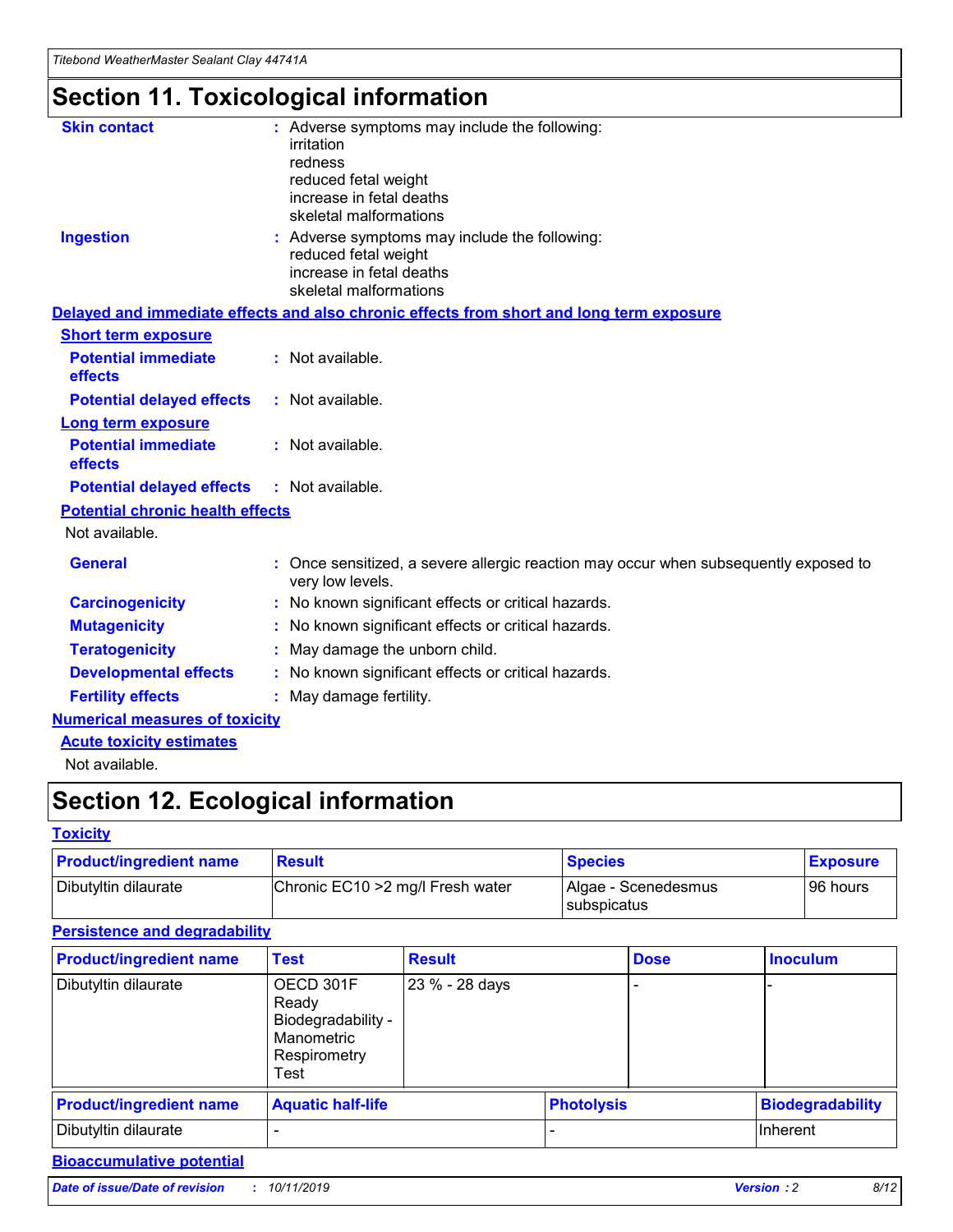## **Section 12. Ecological information**

| <b>Product/ingredient name</b> | $LoaPow$ | <b>BCF</b> | <b>Potential</b> |
|--------------------------------|----------|------------|------------------|
| 3-aminopropyltriethoxysilane   | 1.7      | 3.4        | low              |
| Dibutyltin dilaurate           | 4.44     | 2.91       | low              |

#### **Mobility in soil**

| <b>Soil/water partition</b><br>coefficient (K <sub>oc</sub> ) | : Not available.                                    |
|---------------------------------------------------------------|-----------------------------------------------------|
| <b>Other adverse effects</b>                                  | : No known significant effects or critical hazards. |

### **Section 13. Disposal considerations**

**Disposal methods :**

The generation of waste should be avoided or minimized wherever possible. Disposal of this product, solutions and any by-products should at all times comply with the requirements of environmental protection and waste disposal legislation and any regional local authority requirements. Dispose of surplus and non-recyclable products via a licensed waste disposal contractor. Waste should not be disposed of untreated to the sewer unless fully compliant with the requirements of all authorities with jurisdiction. Waste packaging should be recycled. Incineration or landfill should only be considered when recycling is not feasible. This material and its container must be disposed of in a safe way. Care should be taken when handling emptied containers that have not been cleaned or rinsed out. Empty containers or liners may retain some product residues. Avoid dispersal of spilled material and runoff and contact with soil, waterways, drains and sewers.

## **Section 14. Transport information**

|                                      | <b>DOT</b><br><b>Classification</b> | <b>TDG</b><br><b>Classification</b> | <b>Mexico</b><br><b>Classification</b> | <b>ADR/RID</b>           | <b>IMDG</b>     | <b>IATA</b>              |
|--------------------------------------|-------------------------------------|-------------------------------------|----------------------------------------|--------------------------|-----------------|--------------------------|
| <b>UN number</b>                     | Not regulated.                      | Not regulated.                      | Not regulated.                         | Not regulated.           | Not regulated.  | Not regulated.           |
| <b>UN proper</b><br>shipping name    | $\qquad \qquad$                     |                                     |                                        |                          |                 |                          |
| <b>Transport</b><br>hazard class(es) | $\overline{\phantom{m}}$            | $\qquad \qquad$                     | $\qquad \qquad$                        | $\overline{\phantom{a}}$ | $\qquad \qquad$ | $\overline{\phantom{0}}$ |
| <b>Packing group</b>                 | $\overline{\phantom{a}}$            | -                                   |                                        |                          |                 |                          |
| <b>Environmental</b><br>hazards      | No.                                 | No.                                 | No.                                    | No.                      | No.             | No.                      |

## **Section 15. Regulatory information**

#### **U.S. Federal regulations**

#### **SARA 302/304**

#### **Composition/information on ingredients**

No products were found.

**SARA 304 RQ :** Not applicable.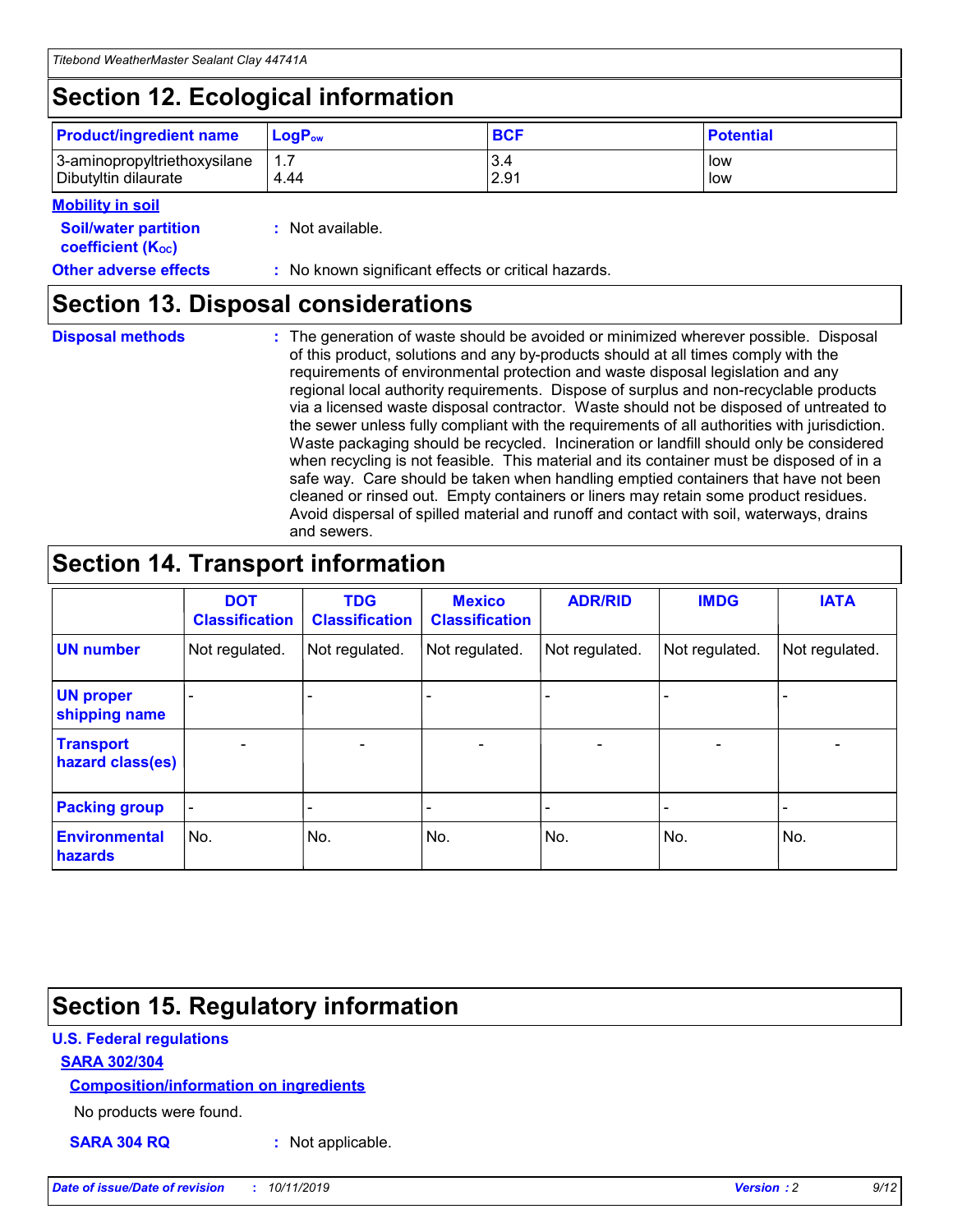## **Section 15. Regulatory information**

#### **SARA 311/312**

**Classification :** EYE IRRITATION - Category 2B SKIN SENSITIZATION - Category 1 TOXIC TO REPRODUCTION (Fertility) - Category 1B TOXIC TO REPRODUCTION (Unborn child) - Category 1B

#### **Composition/information on ingredients**

| <b>Name</b>                  | $\frac{9}{6}$ | <b>Classification</b>                                                                                            |
|------------------------------|---------------|------------------------------------------------------------------------------------------------------------------|
| 3-aminopropyltriethoxysilane | $\leq$ 3      | <b>FLAMMABLE LIQUIDS - Category 4</b><br><b>ACUTE TOXICITY (oral) - Category 4</b>                               |
|                              |               | SKIN IRRITATION - Category 2<br>EYE IRRITATION - Category 2A                                                     |
| Dibutyltin dilaurate         | ≤0.3          | ACUTE TOXICITY (oral) - Category 3<br>SKIN CORROSION - Category 1C                                               |
|                              |               | SERIOUS EYE DAMAGE - Category 1<br>SKIN SENSITIZATION - Category 1<br><b>GERM CELL MUTAGENICITY - Category 2</b> |
|                              |               | TOXIC TO REPRODUCTION (Fertility) - Category 1B<br>TOXIC TO REPRODUCTION (Unborn child) - Category 1B            |
|                              |               | SPECIFIC TARGET ORGAN TOXICITY (REPEATED<br>EXPOSURE) (respiratory system) - Category 1                          |

#### **State regulations**

| <b>Massachusetts</b> | : None of the components are listed. |
|----------------------|--------------------------------------|
| <b>New York</b>      | : None of the components are listed. |
| <b>New Jersey</b>    | : None of the components are listed. |
| Pennsylvania         | : None of the components are listed. |

#### **California Prop. 65**

**A** WARNING: This product can expose you to methanol, which is known to the State of California to cause birth defects or other reproductive harm. For more information go to www.P65Warnings.ca.gov.

| <b>Ingredient name</b> | No significant risk Maximum<br>level | acceptable dosage<br>level |
|------------------------|--------------------------------------|----------------------------|
| methanol               |                                      | Yes.                       |

#### **International regulations**

**Chemical Weapon Convention List Schedules I, II & III Chemicals** Not listed.

#### **Montreal Protocol**

Not listed.

**Stockholm Convention on Persistent Organic Pollutants**

Not listed.

### **UNECE Aarhus Protocol on POPs and Heavy Metals**

Not listed.

#### **Inventory list**

### **China :** All components are listed or exempted.

**United States TSCA 8(b) inventory :** All components are active or exempted.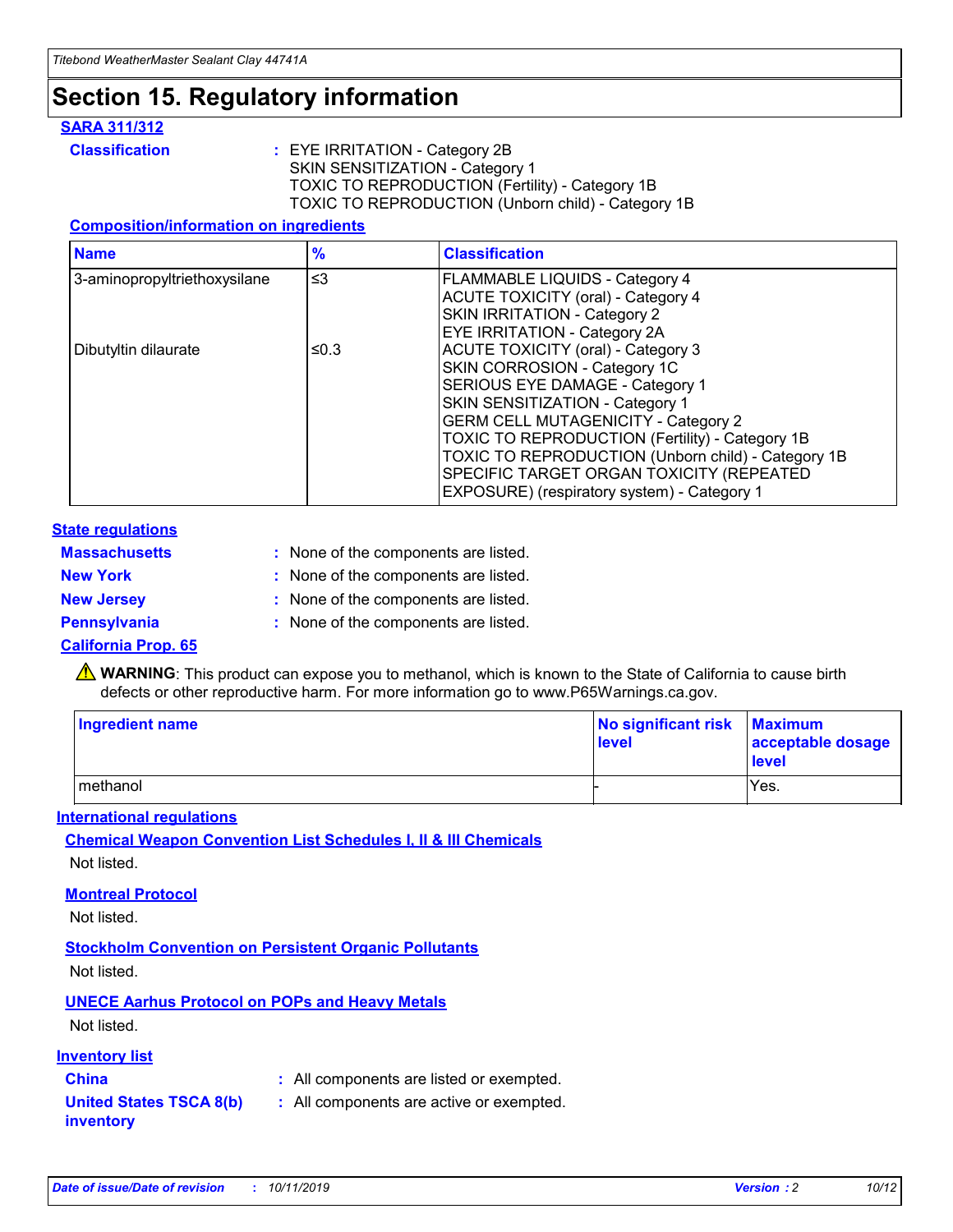## **Section 16. Other information**

**Hazardous Material Information System (U.S.A.)**



**Caution: HMIS® ratings are based on a 0-4 rating scale, with 0 representing minimal hazards or risks, and 4 representing significant hazards or risks. Although HMIS® ratings and the associated label are not required on SDSs or products leaving a facility under 29 CFR 1910.1200, the preparer may choose to provide them. HMIS® ratings are to be used with a fully implemented HMIS® program. HMIS® is a registered trademark and service mark of the American Coatings Association, Inc.**

**The customer is responsible for determining the PPE code for this material. For more information on HMIS® Personal Protective Equipment (PPE) codes, consult the HMIS® Implementation Manual.**

#### **National Fire Protection Association (U.S.A.)**



**Reprinted with permission from NFPA 704-2001, Identification of the Hazards of Materials for Emergency Response Copyright ©1997, National Fire Protection Association, Quincy, MA 02269. This reprinted material is not the complete and official position of the National Fire Protection Association, on the referenced subject which is represented only by the standard in its entirety.**

**Copyright ©2001, National Fire Protection Association, Quincy, MA 02269. This warning system is intended to be interpreted and applied only by properly trained individuals to identify fire, health and reactivity hazards of chemicals. The user is referred to certain limited number of chemicals with recommended classifications in NFPA 49 and NFPA 325, which would be used as a guideline only. Whether the chemicals are classified by NFPA or not, anyone using the 704 systems to classify chemicals does so at their own risk.**

#### **Procedure used to derive the classification**

| <b>Classification</b>                                                                                                                                                    |                                                                                                                                                                                                                                                                                                                                                                                                                                                                                                                                                               | <b>Justification</b>                                                     |
|--------------------------------------------------------------------------------------------------------------------------------------------------------------------------|---------------------------------------------------------------------------------------------------------------------------------------------------------------------------------------------------------------------------------------------------------------------------------------------------------------------------------------------------------------------------------------------------------------------------------------------------------------------------------------------------------------------------------------------------------------|--------------------------------------------------------------------------|
| EYE IRRITATION - Category 2B<br>SKIN SENSITIZATION - Category 1<br>TOXIC TO REPRODUCTION (Fertility) - Category 1B<br>TOXIC TO REPRODUCTION (Unborn child) - Category 1B |                                                                                                                                                                                                                                                                                                                                                                                                                                                                                                                                                               | Expert judgment<br>Expert judgment<br>Expert judgment<br>Expert judgment |
| <b>History</b>                                                                                                                                                           |                                                                                                                                                                                                                                                                                                                                                                                                                                                                                                                                                               |                                                                          |
| <b>Date of printing</b>                                                                                                                                                  | : 4/22/2022                                                                                                                                                                                                                                                                                                                                                                                                                                                                                                                                                   |                                                                          |
| Date of issue/Date of<br>revision                                                                                                                                        | : 10/11/2019                                                                                                                                                                                                                                                                                                                                                                                                                                                                                                                                                  |                                                                          |
| Date of previous issue                                                                                                                                                   | : 10/16/2020                                                                                                                                                                                                                                                                                                                                                                                                                                                                                                                                                  |                                                                          |
| <b>Version</b>                                                                                                                                                           | $\therefore$ 2                                                                                                                                                                                                                                                                                                                                                                                                                                                                                                                                                |                                                                          |
| <b>Key to abbreviations</b>                                                                                                                                              | $:$ ATE = Acute Toxicity Estimate<br><b>BCF</b> = Bioconcentration Factor<br>GHS = Globally Harmonized System of Classification and Labelling of Chemicals<br>IATA = International Air Transport Association<br>IBC = Intermediate Bulk Container<br><b>IMDG = International Maritime Dangerous Goods</b><br>LogPow = logarithm of the octanol/water partition coefficient<br>MARPOL = International Convention for the Prevention of Pollution From Ships, 1973<br>as modified by the Protocol of 1978. ("Marpol" = marine pollution)<br>UN = United Nations |                                                                          |